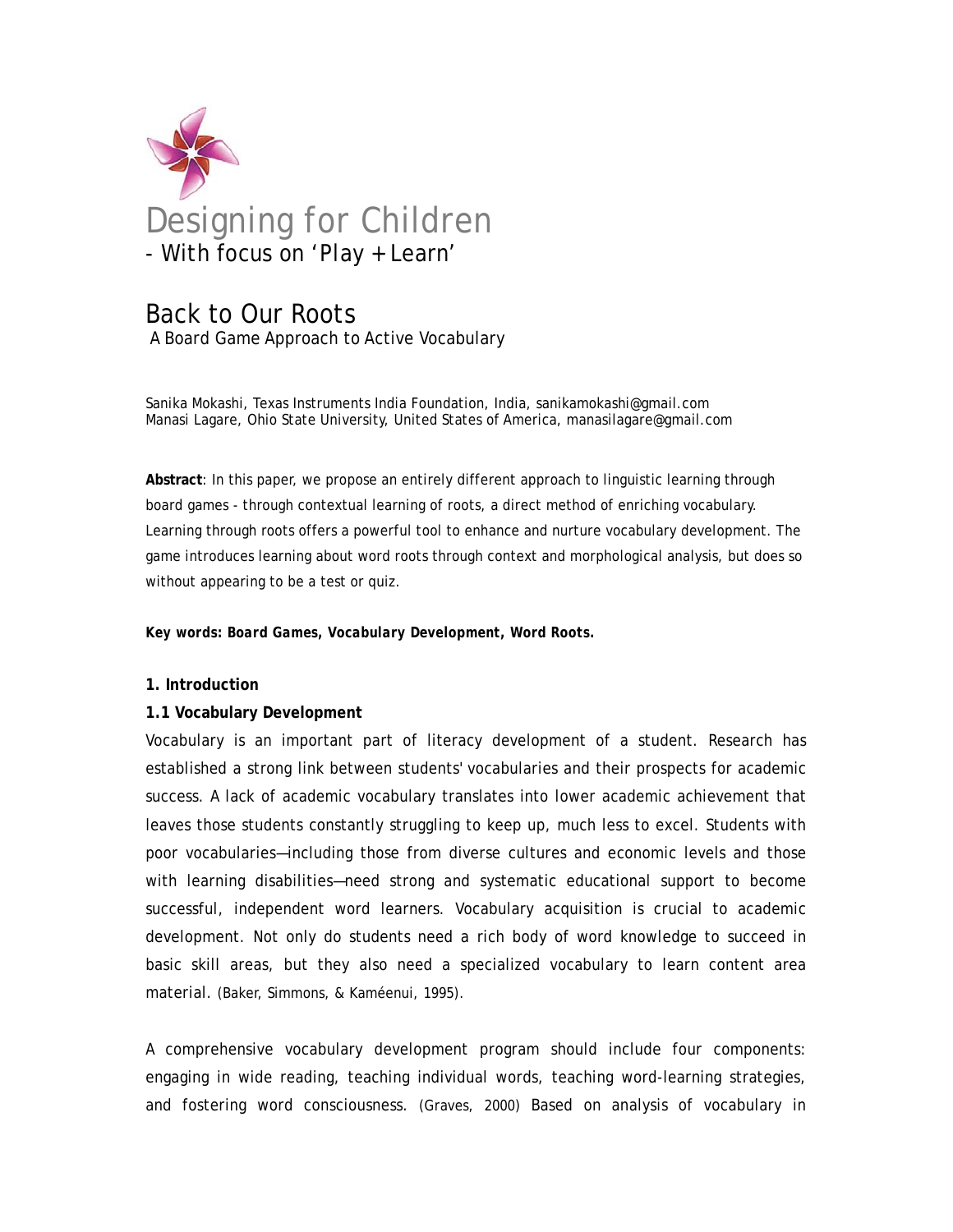materials students encounter in school, studies have asserted that for every word a child learns, there are an estimated additional one to three related words that should also be understandable to the child. While many schools teach vocabulary through rote memorization of words and definitions, that method has proven the least effective instructional method, resulting in little long-term effect. (Kaméenui, Dixon, & Carnine, 1987)Teaching specific terms in a specific way, however, is probably the strongest action a teacher can take to ensure that students have the academic background knowledge they need to understand the content they will encounter in school. (Marzano & Pickering, 2005). It is generally accepted that students learn vocabulary more effectively when they are directly involved in constructing meaning rather than in memorizing definitions or synonyms.

School texts and reading materials, today, include more that 180,000 different words. Since most of the words found in these texts come to English from Latin and Greek roots, knowledge of these word parts is a powerful tool in unlocking the complex vocabulary of math, science, literature and social studies. (Graves and Fitzgerald, 2006).Word roots instill a curiosity about words in the minds of the students and develop a confidence that when confronted by a new and difficult word, they more often than not have the resources within themselves to grasp its meaning.

#### **1.2 Games for Vocabulary Development**

There are a lot of vocabulary based games available today, in the form of board games, puzzles, computer games, and teaching aids. Some of the most popular board games are scrabble, taboo, hangman, boggle, balderdash etc. Most of these require a subset of the following skills - having a good passive vocabulary, a good active vocabulary, creativity and good communication. Most of these games reward a good vocabulary, and hence promote children to develop it through external means such as reading as well as through peer communication in the course of playing the games. Games like these are useful for developing children's vocabulary in 2 contexts. One is through repetitive play, with family or friends. The main drawback in this scenario is that only children already possessing a good vocabulary are more likely to be interested in playing these games. The second important drawback is that most of these games do not actively contribute to vocabulary development. They depend on the players' existing knowledge, and enthusiasm to discuss and look up words in the dictionary, for direct vocabulary development. The other scenario is when such games are used as classroom supplement. In such cases, games serve the important function of keeping the children's interest alive in the classroom, adding a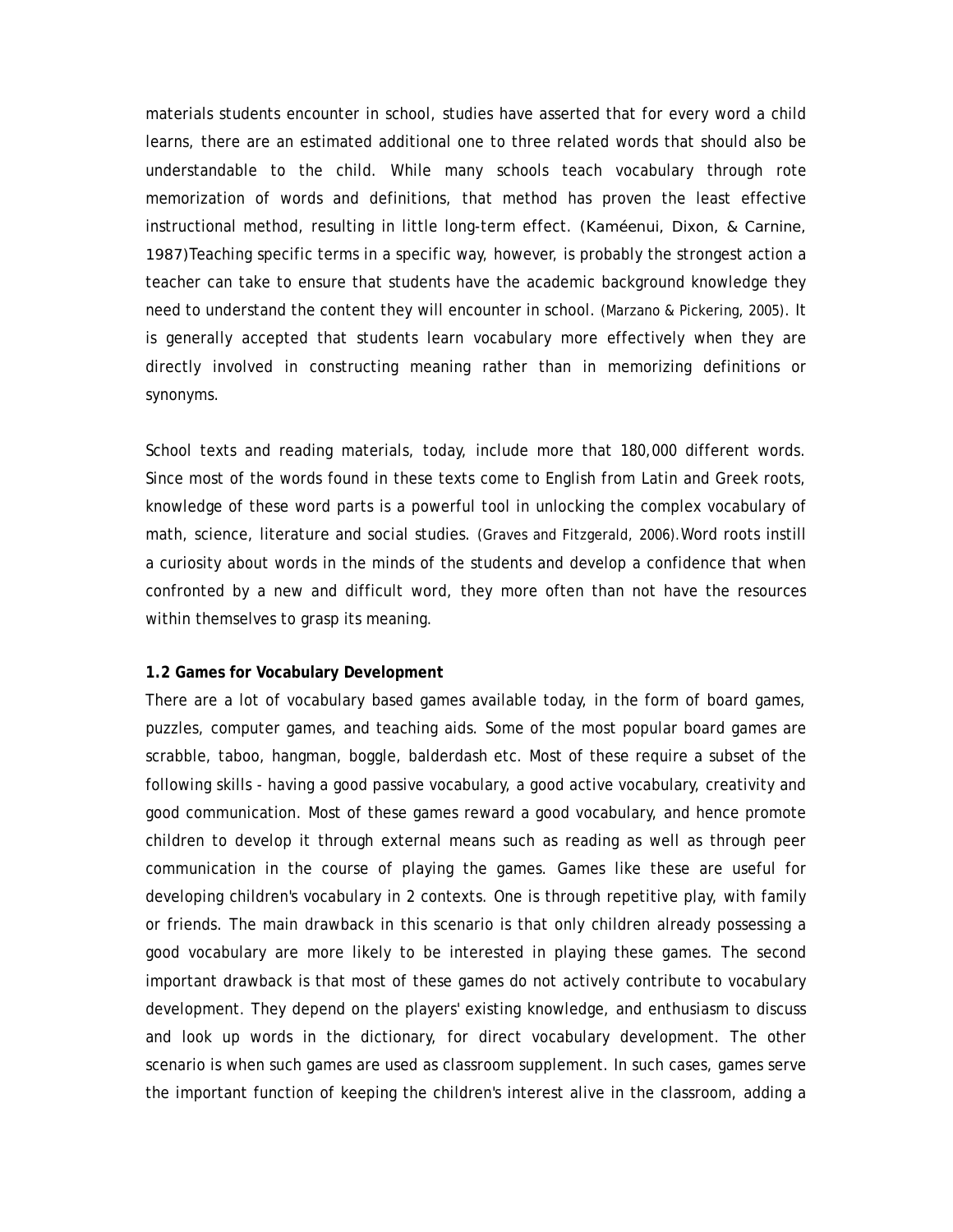fun element to regular coursework and to reduce levels of anxiety thus contributing to better learning .While these are important factors, vocabulary learning still happens indirectly.

The most common examples of word puzzles are the crossword puzzles, anagrams, and various other variants. These games are also traditionally played only by people who have a love for words. There is little or no visual appeal, strategies or peer interaction involved in the puzzles, which makes them unattractive for children with no inherent love for such games.

There are also a lot of computer games designed to improve vocabulary, such as Bookworm, Text Twist, etc. and online variants of many of the traditional board games. All these are essentially based on almost the same principles as board games, with the difference being the presentation, which often enables online games to capture a child's attention for longer than a regular board game might. There are online games such as "rooting out words" available for explaining roots to children. The game introduces simple roots through cognate words, and has different difficulty levels. Such games though useful, are just well presented lessons in roots rather than typical board games which involve more creativity, strategies, and an element of competition.

#### **1.3 Why we chose board games**

Board games consist of boards and various kinds of pieces (dice, pawns, counters, etc.), a system of rules, and most importantly players. A study in the New England Journal of Medicine found that challenging your brain with mentally stimulating leisure activities (including playing board games or cards, doing crossword puzzles, reading, writing, and playing musical instruments) is great for your mind. Board games involve the right mix of luck, strategy and diplomacy. While playing board games the child develops the ability to focus on the game. This helps to increase the ability to concentrate. Determination to fight and win as well as patience is promoted by playing board games. There are board games that require clues, rules or specific information to be remembered. Such board games enhance memory that helps the child in academic career. . Board games score over video games such that during the course of the game, a child learns to interact with others, communicate and learns how to enjoy sharing.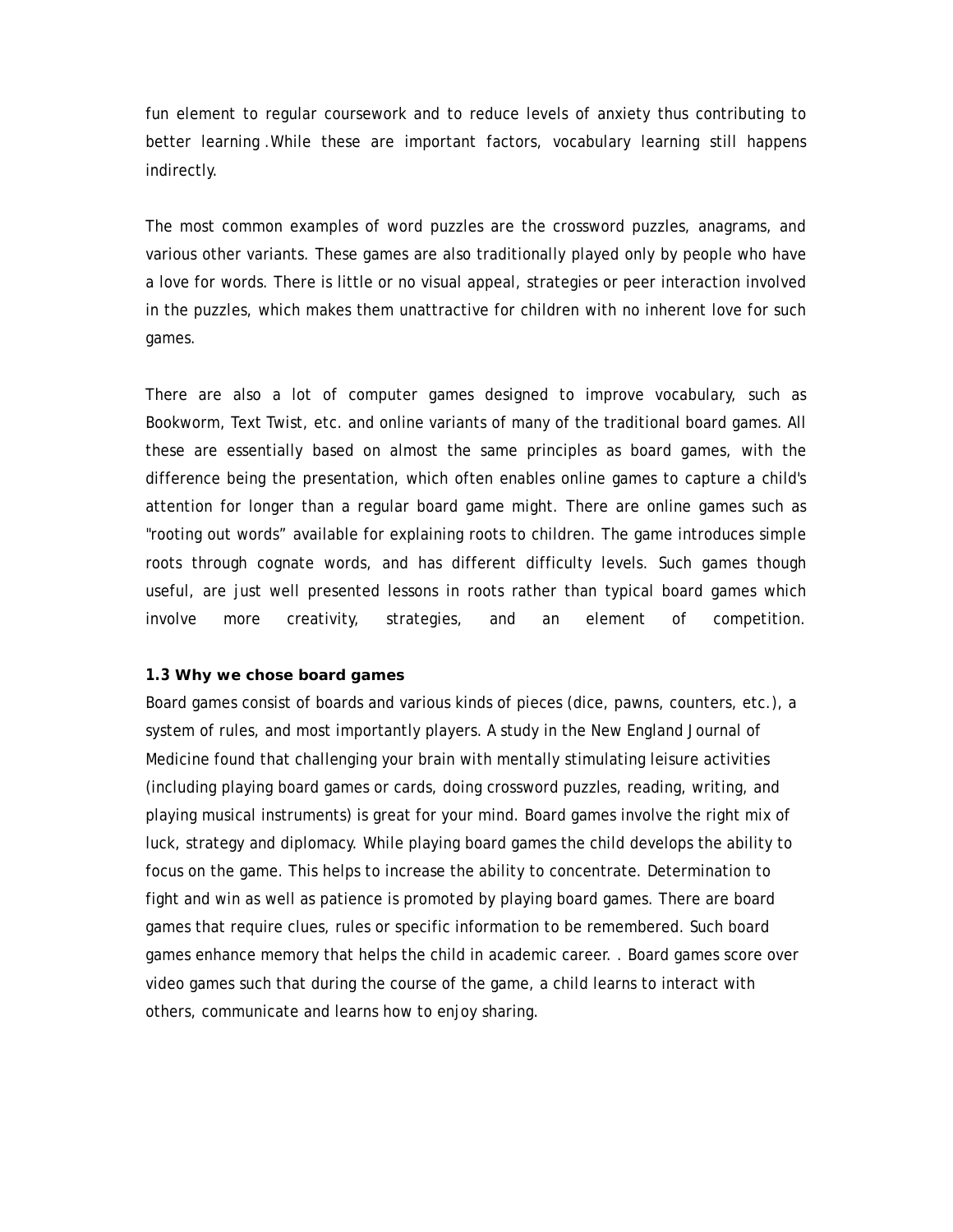## **2. The Amazon Adventure**

## **2.1 Mechanics of the Game**



Figure 1. The game board.

The Amazon Adventure is a word game which simulates a person's adventure as they try to navigate their way out of the forests of Amazon after an unfortunate plane crash in the middle of a dense forest. The goal of the game is to choose an appropriate word root as a solution to the danger or the task ahead. The game features an active competition between players and a heuristic approach along with a playful and interactive environment provided by a board game. The main aim of the game is to get out of the forest as fast as possible and also collect and retain as many points as possible to win the game.

The board recreates the forests of Amazon with its share of dangers and obstacles along the path to safety. The player will traverse a winding path along the way to find his or her way to a point of safety from where they will find help. At the beginning of the game, all players will be dealt some power cards from the stack. Each power card will have a word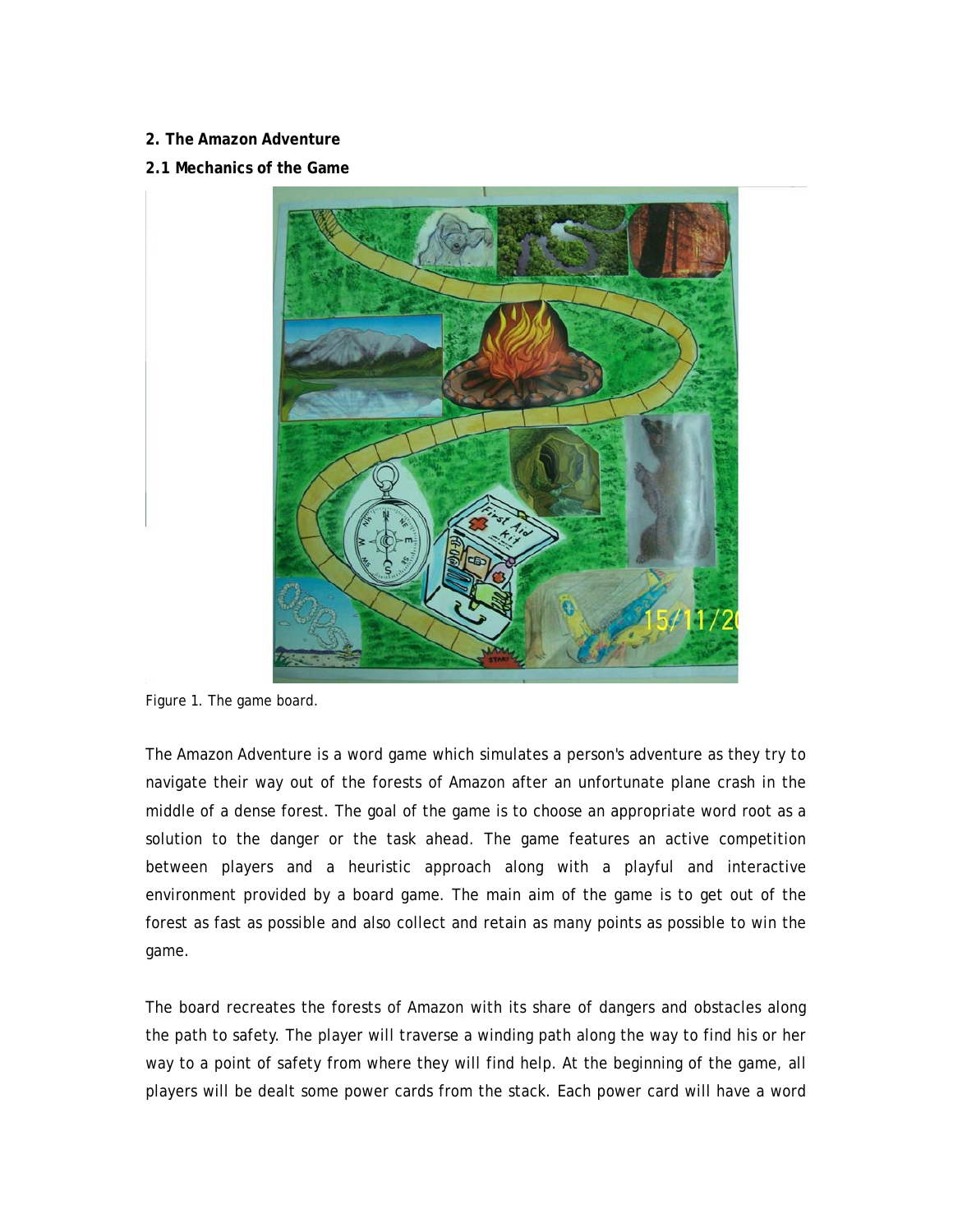root on it which will enable the players to conquer any danger or task encountered along the way. They will advance by the throw of a die, but will be stuck in a place due to an obstacle until they manage to use one of their powers to overcome it.

At each square, along the path, a player picks up a "Danger Card" which defines his obstacle for that square. The card will also have three clues for the player to decide which power card he has to play. The first clue reveals two cognate words in the form of their meanings. The second clue will identify the first two cognate words and reveal meanings of two more cognate words. Similarly, there will be a third clue. All the three these clues will help the player identify the word root that must be used. Failure to do so, the Danger Card will also have the answer which, albeit, will result in no points being given out for that square. The player, nonetheless, will be able to proceed with the game.

For example, if the Danger Card drawn by the player, reads "There's a forest fire, find some water before it spreads!" the player must try to locate a power card with any one of the roots for the word water. If he doesn't know the root, he can trade some points for the first clue which will tell him some common words related to water- "What is the place to keep your pet fish called? Or think of what electricity generated from water is called" If he cannot guess these words, or cannot figure what power to use even after guessing either of these words, he can ask for the second clue. In this case, the second clue will read - "That was aquarium and hydroelectricity. You can also think of the name of a blue green color often associated with water, or you can think of what fear of water is called". These should lead the player to 2 pairs of cognate words for each root that could be the answer. If he still cannot get it, he has the option of reading the 3rd clue, "That was aquamarine and hydrophobia. Think also of water based sports - aquatic sports, and hydrolysis separation of water molecule into its constituents". The player then realizes that he has to look for an AQU or a HYDRO power card. If he fails to do so, he can ask for the answer. Each clue will be traded for points and asking for no clues thus earns him maximum points.

Along the path, there are some strategic locations where the players can choose to use what are called as "Strategy Cards" to gain an advantage over their opponents. For example, the GRESS card (from Latin gradi, which means to stop) can be used in conjunction with RE or RETRO to send an opponent back one space.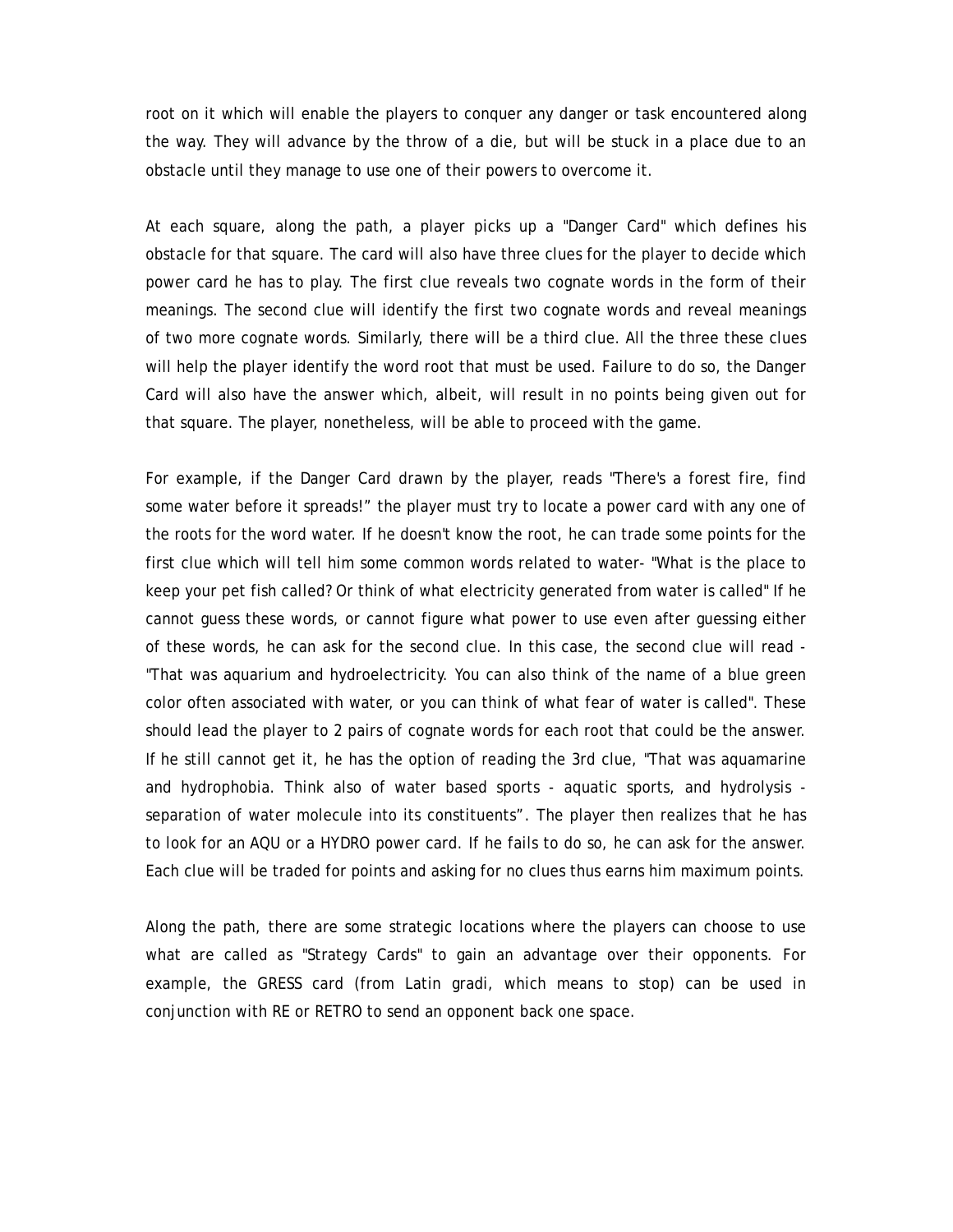

Figure 2. A sample danger card.

### **2.2 Discussions and Results**

We conducted game-play sessions with 24 students of the Kairalee Nilayam High School in Bangalore. There were 13 students from  $9<sup>th</sup>$  grade and 11 from  $8<sup>th</sup>$  grade. None of the students who played the Amazon Adventure had been taught word roots before. Most of them were familiar with common word games like scrabble and crosswords. Once they started playing the game and were explained how the clues worked, they were intuitively able to locate the correct "powers" or roots required to overcome each hurdle. Every new root they were able to correctly identify as the power to be used, elicited various excited comments such as - "Oh that is why when there is *equal* time for day and night we call it equinox!" Some of the children were even interested in going a step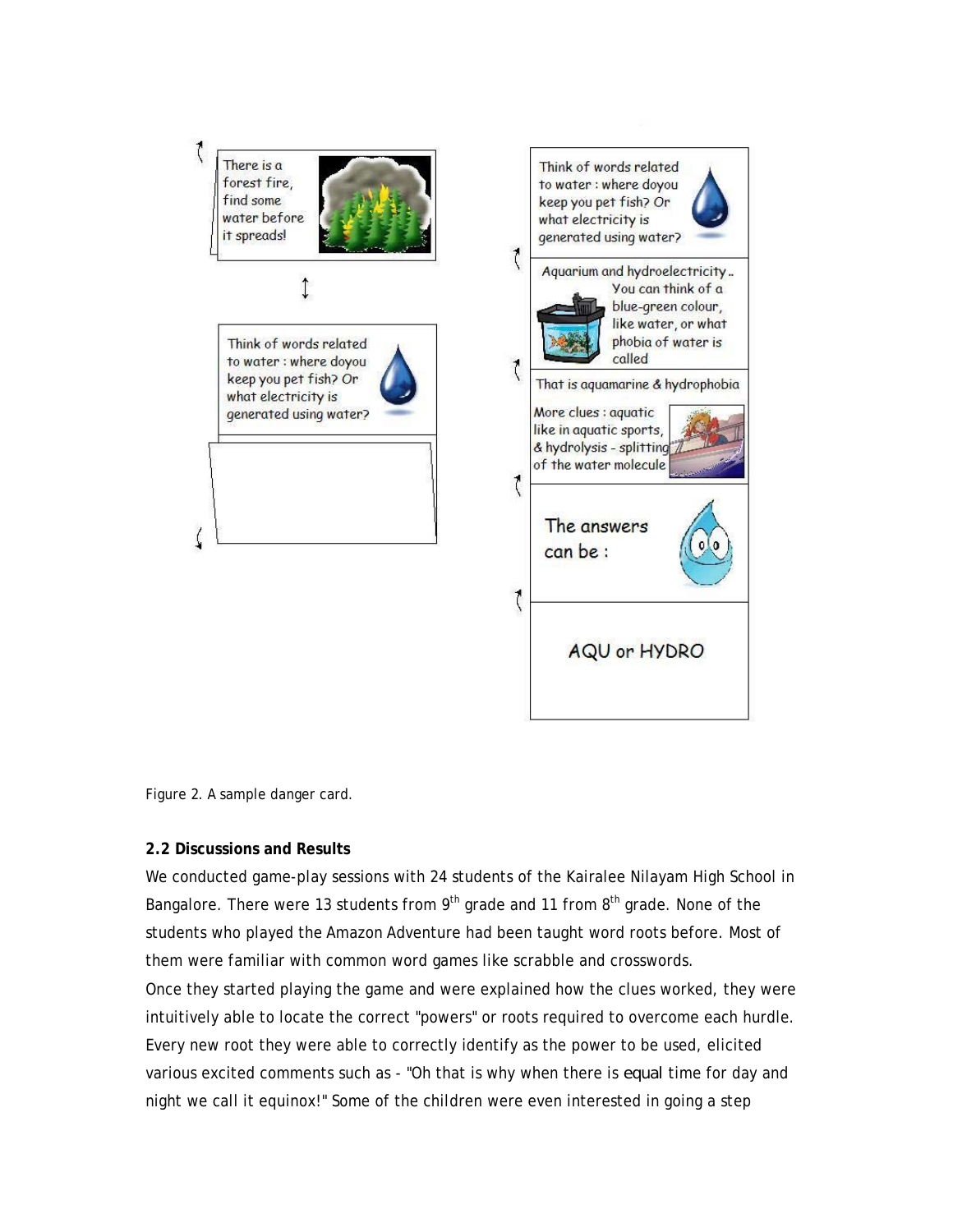further, to understand the entire etymology of a word, and made requests for dictionaries and additional resources.

One of the first observations during game play was that the number of power cards should be neither too many (which would confuse children and make it difficult to search for the right one) nor too few (which would lead to repetition and very little replay value). We finally have 70 tasks and 50 distinct roots with some of the common roots on multiple power cards. The construction of the danger cards is in the form of a folded card, with each progressive clue being visible as you open a fold, and the answer visible when the card is completely open (figure 2). This meant that all cognate words were visible once the card is opened for verification of the answer. This had the added advantage of introducing different cognate words to the children, even if they guessed the correct power without requiring all the clues.

We found that strategy cards evoked mixed feelings from the players - since they did not have the luxury of looking up clues for these. Some players were able to think of words containing the strategy card powers, and use them to figure out the usage of that particular card. Combining various cards to create one strategically action was something that needed a lot of external inputs from us, so we decided to print out a list of all strategies possible, and the players were then better able to use strategy card by mapping the cards they had with the actions on the list. The one important advantage of these cards was that the children began to think in terms of roots rather than just finding out a common set of letters between cognate words which could be done easily for the dangers.

A sense of competition was enhanced through the cards, and we observed players discussing meanings of the roots amongst themselves and collaborating in order to scheme against (invariably) the player who was ahead in the game.

### **3 Conclusions and scope for future work**

We have observed that children in the age group of 12-16 quickly grasp the concept of the game, and are able to relate different cognate words with each other based on the common root. After playing the game, if they are presented with a previously unknown word, they try to apply their new found knowledge of the concept of roots and cognate words to relate it with words they know, and try to guess its meaning. In this respect, we would say that the game fulfills one of its primary aims of introducing cognate words to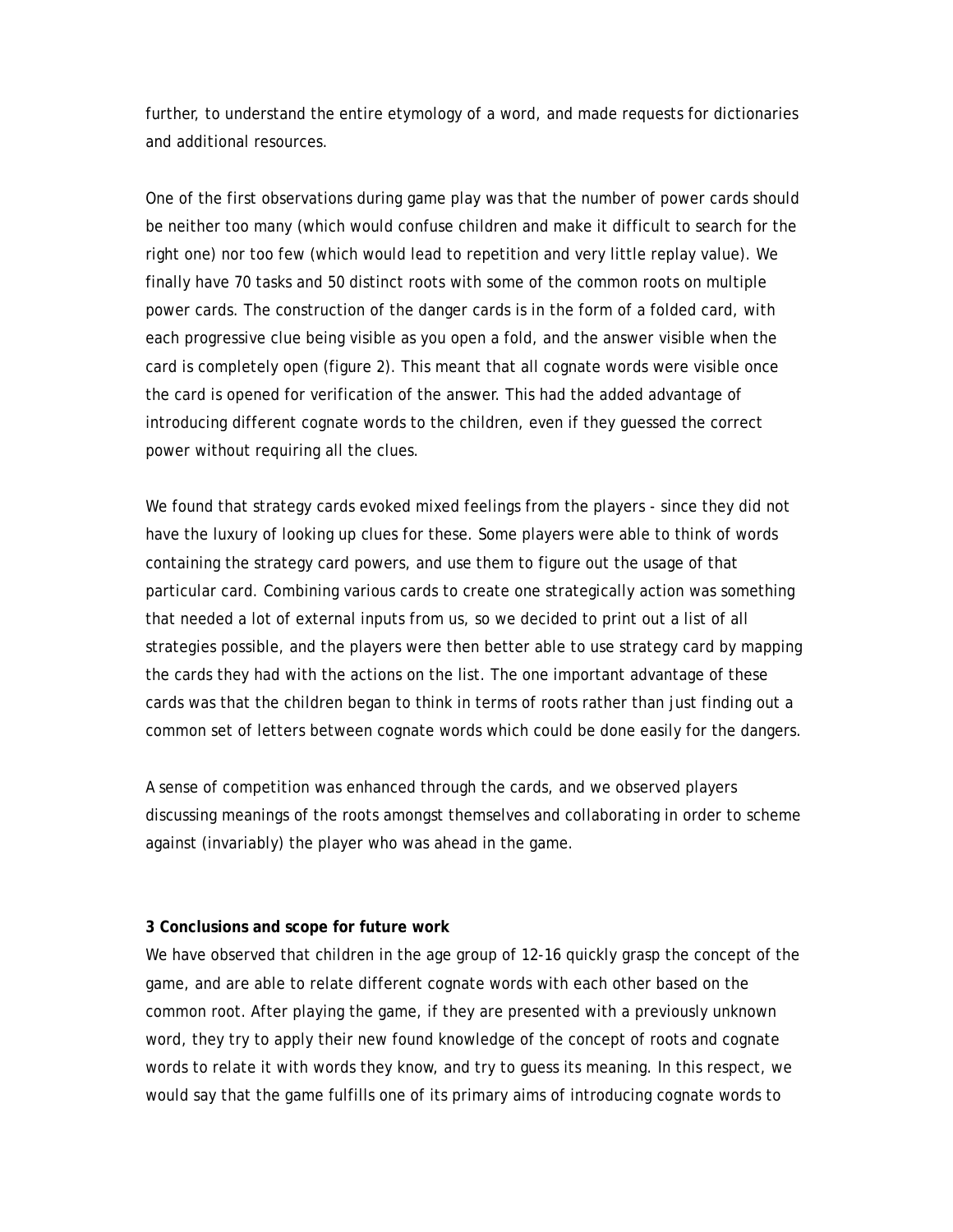children of this age group, and does this through engaging students in a fun filled activity rather than a class room session.

The selection of the roots used in the game also ensures that children have come across a few words derived from these roots earlier, through their school curriculum and expected average vocabulary. The additional cognate words associated with each root, thus serve the purpose of increasing the vocabulary of the children directly, through knowledge of roots. What remains to be studied is how long are the children able to retain the new words so learned, as also whether they sustain the habit of using cognate words and roots to figure out meanings of new words they come across. In future work we would like to carry out more extensive user studies to evaluate these questions. Along with that, we would like to develop versions of the game for different scenarios apart from a forest environment, in order to explore different types of words roots, as also to differentiate between different difficulty levels for players with varying vocabulary knowledge.

Additionally, based on interactions with English language teachers, we believe it would be interesting to modify the game for use as a teaching aid in schools, and study its benefits in the context of such a setting. From game play, we observed that having someone in the role of a game master could enhance the game in certain ways - the game master could use discretion to accept and reward certain creative uses of the powers, he could give hints subjectively depending on the root in question, and reference cognate words the player has recently come across to improve the learning process. We would like to evaluate whether using this game in the classroom with the teacher in this role could involve active participation of more students and substantially influence their vocabulary. We hope that the game will encourage more children to explore etymology and enhance their vocabulary, as well as vocabulary building skills.

### **Acknowledgement**

We would like to thank Mrs Remani Dileep, the Principal of Kairalee Nilayam High School and all students of the school who played the game. We would additionally like to thank primary and high school English language teachers Meena Iyer (Abhinava Vidyalaya Primary School, Pune) and Tanmayee Mokashi (Fravashi Academy School, Nashik) for their valuable feedback.

#### **References**